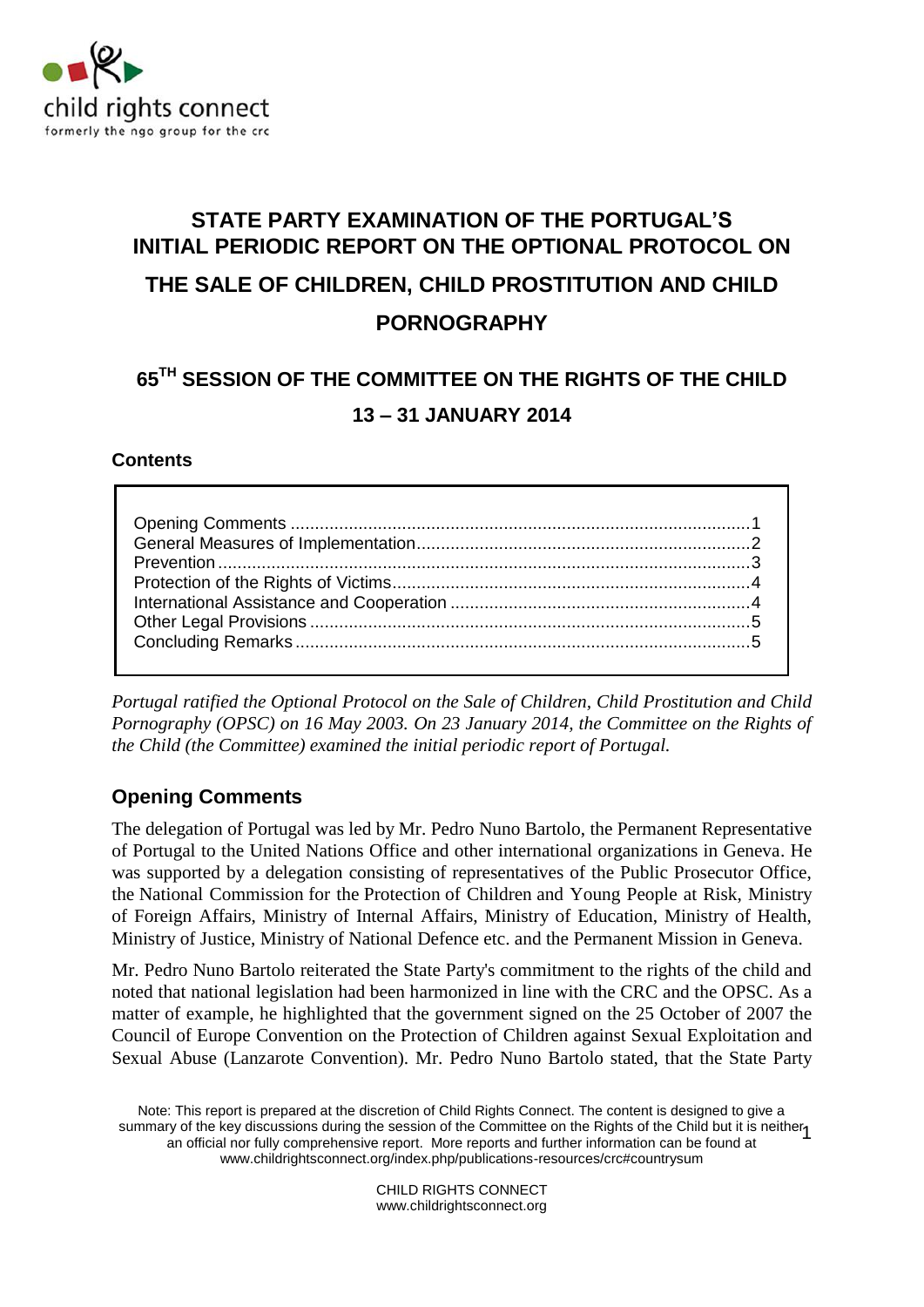undertook several awareness raising campaigns, including on prevention of child pornography and the safe use of the internet.

Ms. Amal Salman Aldoseri, the Country Rapporteur for the OPSC, welcomed the delegation and thanked for the initial State report on the OPSC, which she noted was comprehensive and provided realistic analysis of the legal achievements and challenges to date.

Ms. Aldoseri welcomed the amendments to the Criminal Code by law number 59/2007 (Articles 160 and 169), which extended the crime of trafficking in persons for the purposes of sexual exploitation to also include forced labour, trafficking in organs and other forms of trafficking. She further congratulated the State Party for the amendment of Article 160 of the Criminal Code by law number 60/2013 of 23 August 2013, which explicitly included begging, slavery and the exploitation of other criminal activities among the purposes of trafficking in human beings.

### <span id="page-1-0"></span>**General Measures of Implementation**

#### *Legislation*

The Committee commended the State Party for adopting the milestone law number 59/2007 of 4 September 2007 which amended the Criminal Code in order to comply with the OPSC. Articles 160 (trafficking in human beings), 175 (child sexual exploitation) and 176 (child pornography) had been amended and protection of children in relation to the OPSC had been strengthened and harmonized with international standards.

#### *Dissemination and training*

The Committee commended the State Party for the translation of the OPSC and General Comment number 12 into Portuguese. It asked the delegation to provide additional information on dissemination of the OPSC. Regarding vulnerable children, including Roma and street children, the Committee enquired more specifically whether they were aware of the OPSC and whether the State Party undertook specific measures to disseminate the OPSC among these groups of children.

The delegation replied that a General Policy on Dissemination had been prepared. Soon after ratification, the OPSC had been published on the Prosecutor General's website, both in Portuguese and English. Moreover, the Ministry of Solidarity, Employment and Social Security had prepared a child friendly version for dissemination in schools and educational institutions.

The delegation stated that the State Party's National Human Rights Institution (CNDH) organized awareness raising campaigns in order to publicize the OPSC and make it widely known and accessible. In this regard, the CNDH had cooperated directly with civil society organisations and prepared friendly versions of the document for dissemination in all State Party's departments. The delegation concluded by noting that the Office of the Prosecutor General had carried out consultations with children on human rights, the CRC and its Optional Protocols.

#### *Coordination*

The Committee asked whether the CNDH, which was mandated to monitor the implementation of the CRC, overviewed the implementation of the OPSC as well. The delegation answered that the CNDH was made responsible for the implementation and dissemination of the OPSC as well. Moreover, the Observatory on Trafficking in Human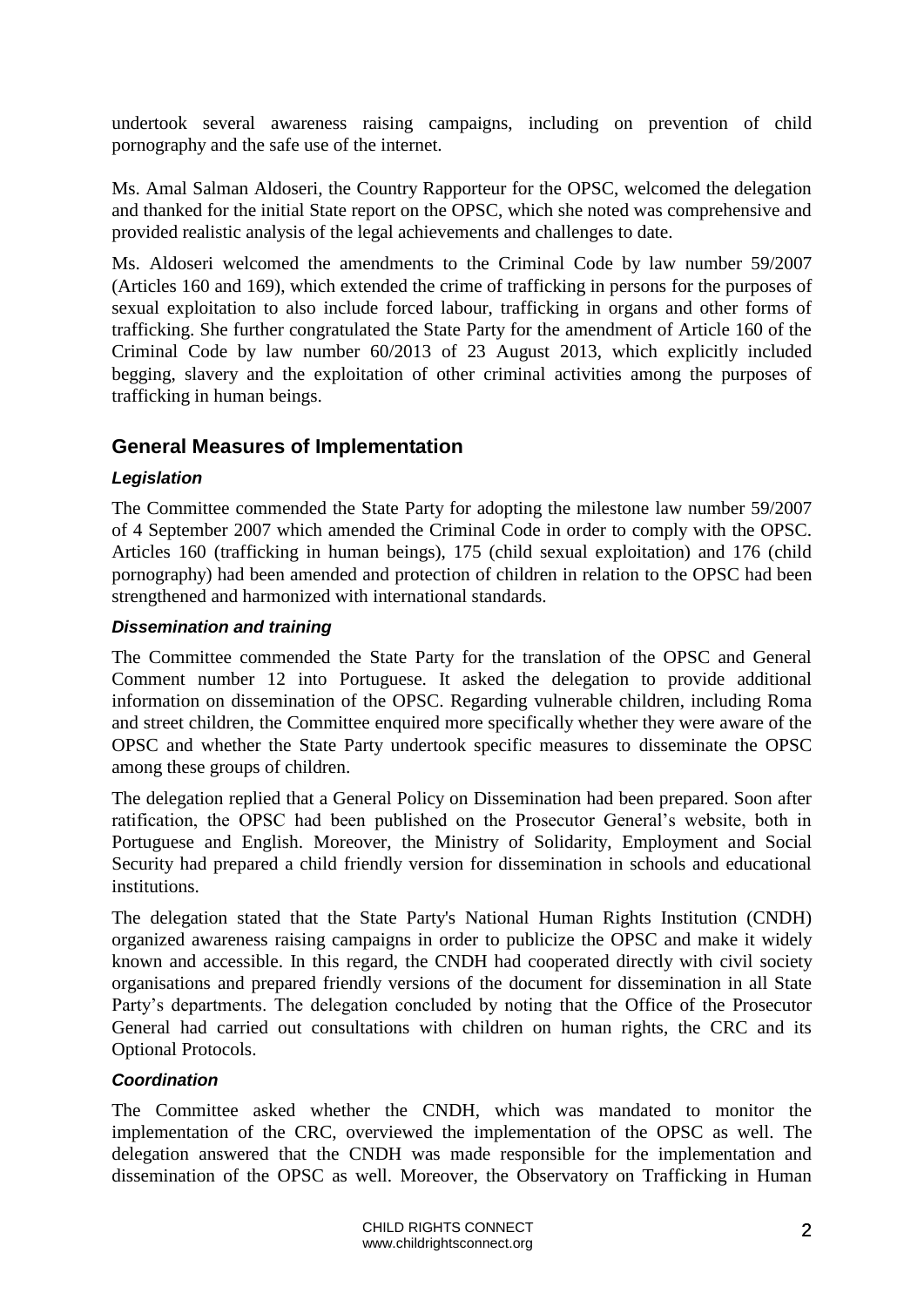Beings, which had been established in 2008, had the mandate to monitor and disseminate information and knowledge on the phenomenon of trafficking in human beings

#### *Data collection*

The Committee recalled that the first step in implementing the OPSC was ensuring the availability and accessibility of a comprehensive database. It specified that one of the main concerns was the lack of comprehensive data produced in relation to the criminal offences under the OPSC. It noted that neither the State report nor the Written Replies to the List of Issues mentioned any specific mechanism mandated to collect data. Bearing this in mind, the Committee asked how the State Party intended to establish a comprehensive and disaggregated database related to criminal offences under the OPSC.

The delegation replied that disaggregated data related to criminal offences under the OPSC had been collected. The Observatory on Trafficking in Human Beings was the body responsible for monitoring and collecting data. The delegation highlighted that the Observatory had also been monitoring cases of trafficking if children for the purpose of sexual exploitation.

## <span id="page-2-0"></span>**Prevention**

#### *Safe use of Internet*

The Committee asked what measures had been taken by the State Party to ensure the safe use of the internet and to prevent exploitation of children online, including sexual exploitation and child pornography. The delegation stated that various awareness raising campaigns had been introduced in order to promote an enlightened, critical and safe use of the internet for children and their families. The delegation emphasized the Segura Net Programme, targeting particularly young children between the ages of 6 and 10. The school context had been used to promote the protection of children, through distribution of Safety Net brochures and instruments raising awareness about the safe use of internet. A hotline and a web page for young children had been created in order to explain risks and report online child abuses.

The delegation further explained that the National Commission for the Protection of Children (CPCJ), in partnership with the Ministry of Education, organized a Forum on Promotion of the European Day for Safer Internet. The CPCJ had also been monitoring and collecting comprehensive data on children victims following the unsafe internet usage.

The delegation concluded by noting that, through these preventive efforts, minors had been alerted to the risks and encouraged to report crimes of sexual nature directly to competent authorities or through the emergency hotline. The Office of the Prosecutor General had established a Plan of Action on online crimes against children. Within this framework, a brochure had been prepared, explaining in child friendly language how to report abuses.

#### *Child-sex tourism*

The Committee was concerned about the dramatic increase in rates of child-sex tourism, due to the financial crisis and austerity measures. The Committee noted that financial cuts had denied the right to social benefits to half a million children and had had negative consequences on the fulfilment their rights. In view of these developments, the Committee asked whether the State Party envisaged measures to address the social root causes of this phenomenon, such as poverty. It expressed concern about the rejection by Parliament of a Bill establishing an extraordinary programme to eradicate child poverty had been rejected in February 2013.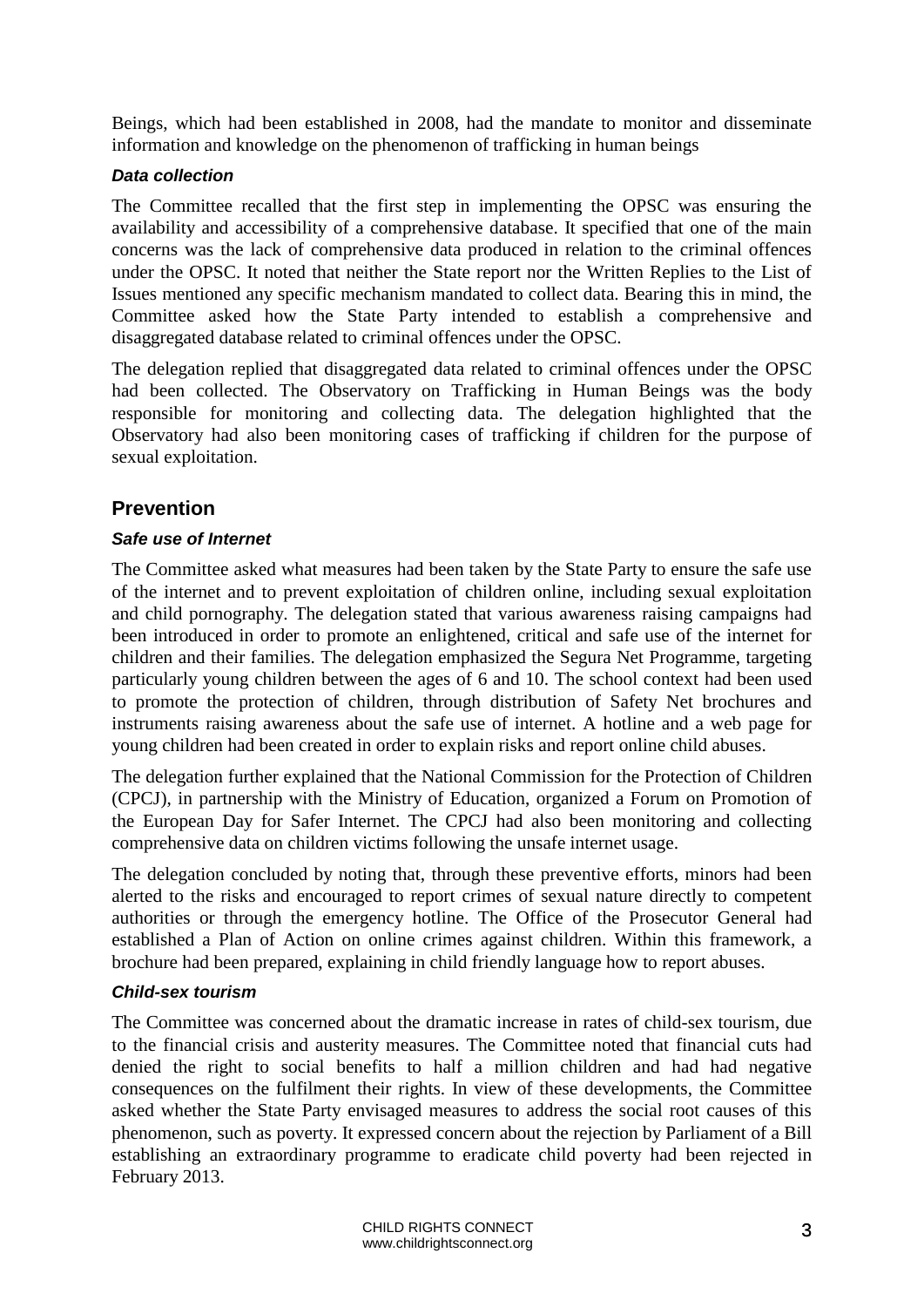## <span id="page-3-0"></span>**Protection of the Rights of Victims**

#### *The Casa Pia case*

The Committee enquired whether children involved in the Casa Pia Case had been rehabilitated and whether offenders had been brought to justice. The delegation explained that children were involved in criminal proceedings as witnesses. It explained that for trafficking crimes committed against minors, judges had the obligation to hear their opinion and had to use a special dedicated room for this purpose in order to avoid contact between the minor victim and the offender.

Further on, the delegation provided information on rehabilitation of the concerned children. After having made the DNA test to all victims, some children were not proven to be biological children of the traffickers. 2 concerned children were returned to their biological parents, and 31 children had been taken care off by social security care. They had been assisted by psychologists and social workers. The delegation concluded by noting that perpetrators had been convicted and incarcerated.

#### *Child prostitution and child pornography*

The Committee asked the delegation whether a victim-centred approach had been adopted in relation to criminal offences, such as child prostitution. It particularly enquired whether children had been always considered as victims or whether they could be considered as perpetrators. The Committee asked for more information regarding measures taken to protect the rights and interests of child victims and witnesses of crimes under the OPSC in criminal proceedings.

The delegation explained that child prostitution and child pornography had been included in a broader category of sexual abuse, used by the CPCJ. It further highlighted that in 2012, 1525 cases had been referred to the CPCJ, based on reasonable suspicions of sexual abuse; nevertheless only 187 sexual abuse cases had been registered. The delegation stated that it seemed that there had been a decrease of child abuses reported to the local commissions. Regarding child prostitution, the delegation explained that in accordance with the general law, an individual between the ages of 16 and18 could be potentially considered a perpetrator. Nevertheless in practice, this could not be the case, because sexual acts between adults and children were prohibited and the jurisprudence had always taken into account the age of the children to protect their rights. With this regards, even children between the ages of 16 and18 were entitled to witness protection and could be even considered as particularly vulnerable witness. According to the criminal procedure code, they may be entitled to psychological assistance.

The delegation also explained that children victims of sexual abuse were systematically interviewed by experts, including forensic specialists. During investigations, children had always been accompanied by a technical official and a specially trained psychologist. The delegation concluded that children were interviewed only once in order to eliminate the phenomenon of re-victimization.

#### <span id="page-3-1"></span>**International Assistance and Cooperation**

#### *International cooperation on trafficking*

The Committee commended the State Party for having ratified the Council of Europe Convention on the Protection of Children against Sexual Exploitation and Sexual Abuse. The delegation commented that it had been preparing the first report for examination by the